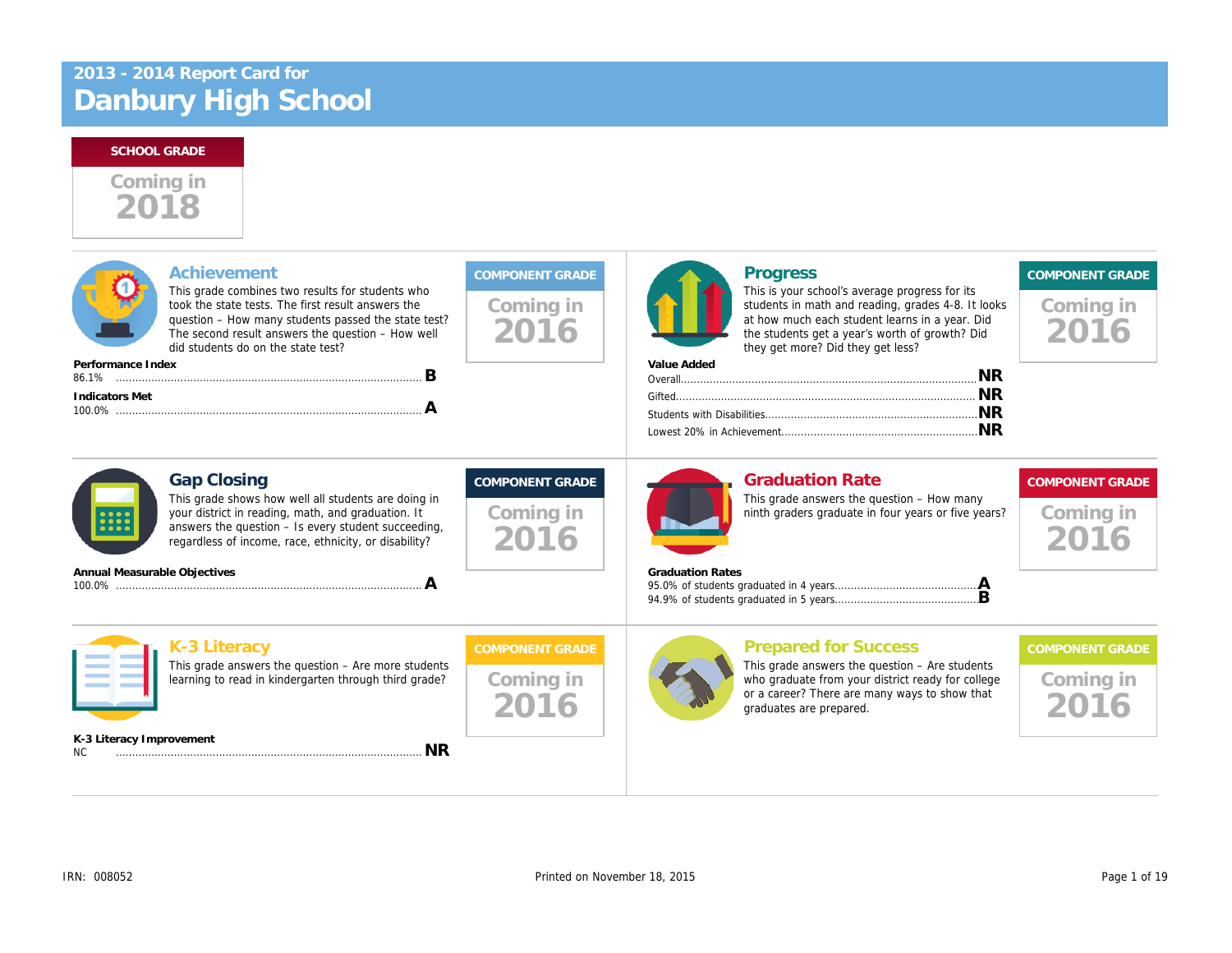### Achievement

This grade combines two results for students who took the state tests. The first result answers the question – How many students passed the state test? The second result answers the students passed the state test? The second result answers the<br>question – How well did students do on the state test? Coming in



#### Performance Index

B

The Performance Index measures the test results of every student, not just those who score proficient or higher. There are six levels on the index and districts receive points for every student in each of these levels. The higher the achievement level the more the points awarded in the district's index. This rewards schools and districts for improving performance.

#### Performance Index

| Achievement<br>Level | Pct of<br>Students |   | Points for<br>this Level |   | Points<br>Received |
|----------------------|--------------------|---|--------------------------|---|--------------------|
| <b>Advanced Plus</b> | 0.0                | x | 1.3                      |   | 0.O                |
| Advanced             | 28.8               | x | 1.2                      |   | 34.5               |
| Accelerated          | 27.5               | x | 1.1                      | = | 30.3               |
| Proficient           | 33.1               | x | 1.0                      | = | 33.1               |
| Basic                | 7.5                | x | 0.6                      | = | 4.5                |
| Limited              | 3.1                | x | 0.3                      | = | 0.9                |
| Untested             | 0.0                | x | 0.0                      |   | 0.0                |
|                      |                    |   |                          |   |                    |

86.1% 103.3 of a possible 120.0

|       | $A = 90.0 - 100.0\%$ |
|-------|----------------------|
|       | $B = 80.0 - 89.9%$   |
| $C =$ | 70.0 - 79.9%         |
| D =   | $50.0 - 69.9%$       |
| F =   | $0.0 - 49.9%$        |

Performance Index Trend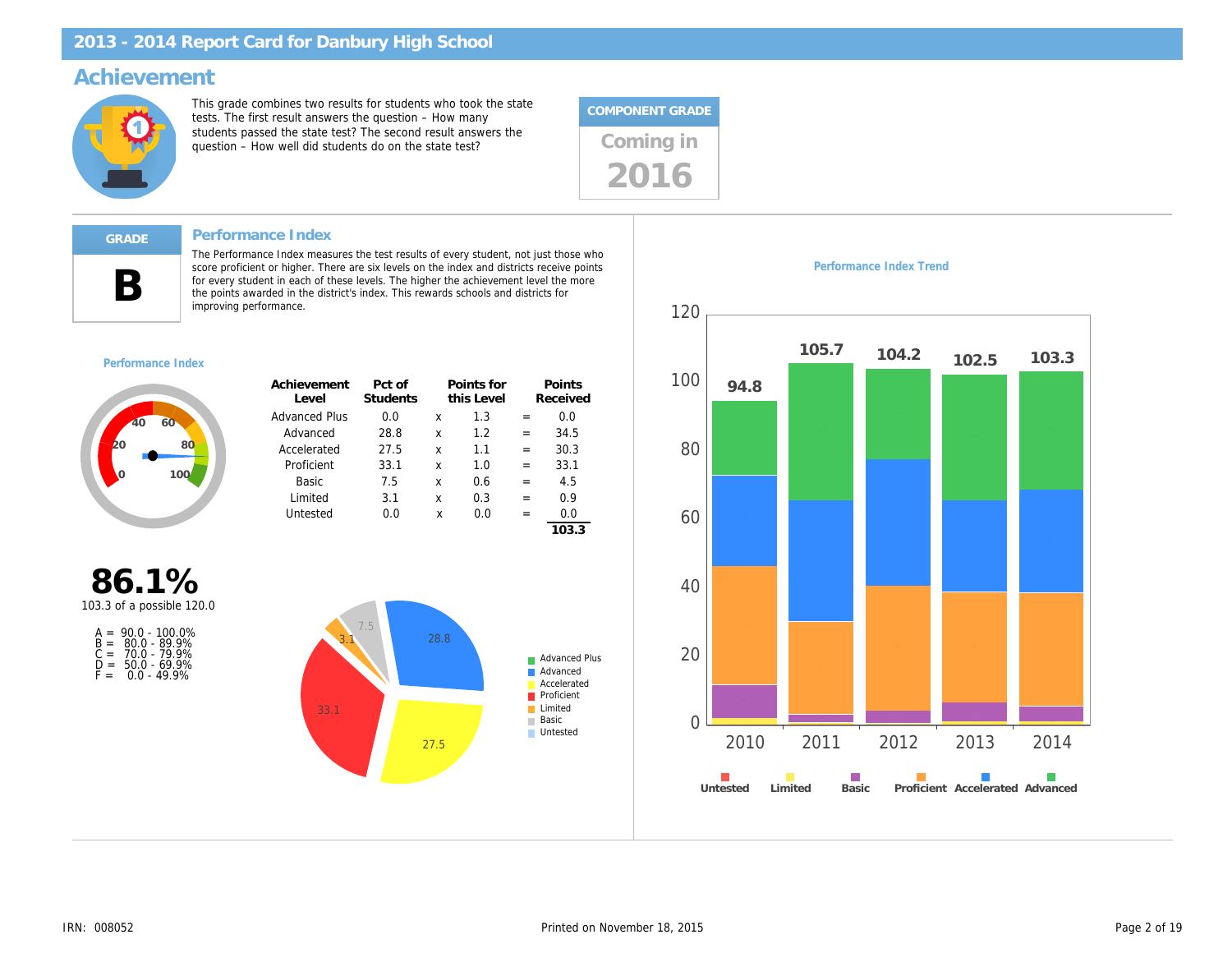#### Indicators Met

 $\mathbf{A}$ 

Indicators Met measures the percent of students who have passed state tests. Test results are reported for each student in a grade and subject. At least 80 percent of students must pass to get credit for the indicator.

Indicators Met %

100.0% 10 out of 10

A =<br>B =<br>C =<br>D =<br>F = 90.0 - 100.0% 80.0 - 89.9% 70.0 - 79.9% 50.0 - 69.9% 0.0 - 49.9%

This school do showg. luul ( toot ro $\epsilon$ Reading 4th, or 5th grade to display This school does not have d+ enough test results in 3rd, this table.

Grades 3-5 Graduation Communication Communication Communication Communication Test of Communication Test of Co

This school do 9.10ag וטטו י toot ro $\epsilon$  $\ddotsc$ 7th, or 8th grade to display NC NC This school does not have  $H<sub>c</sub>$  in enough test results in 6th, this table.

OGT, 10th 0

OGT, 11th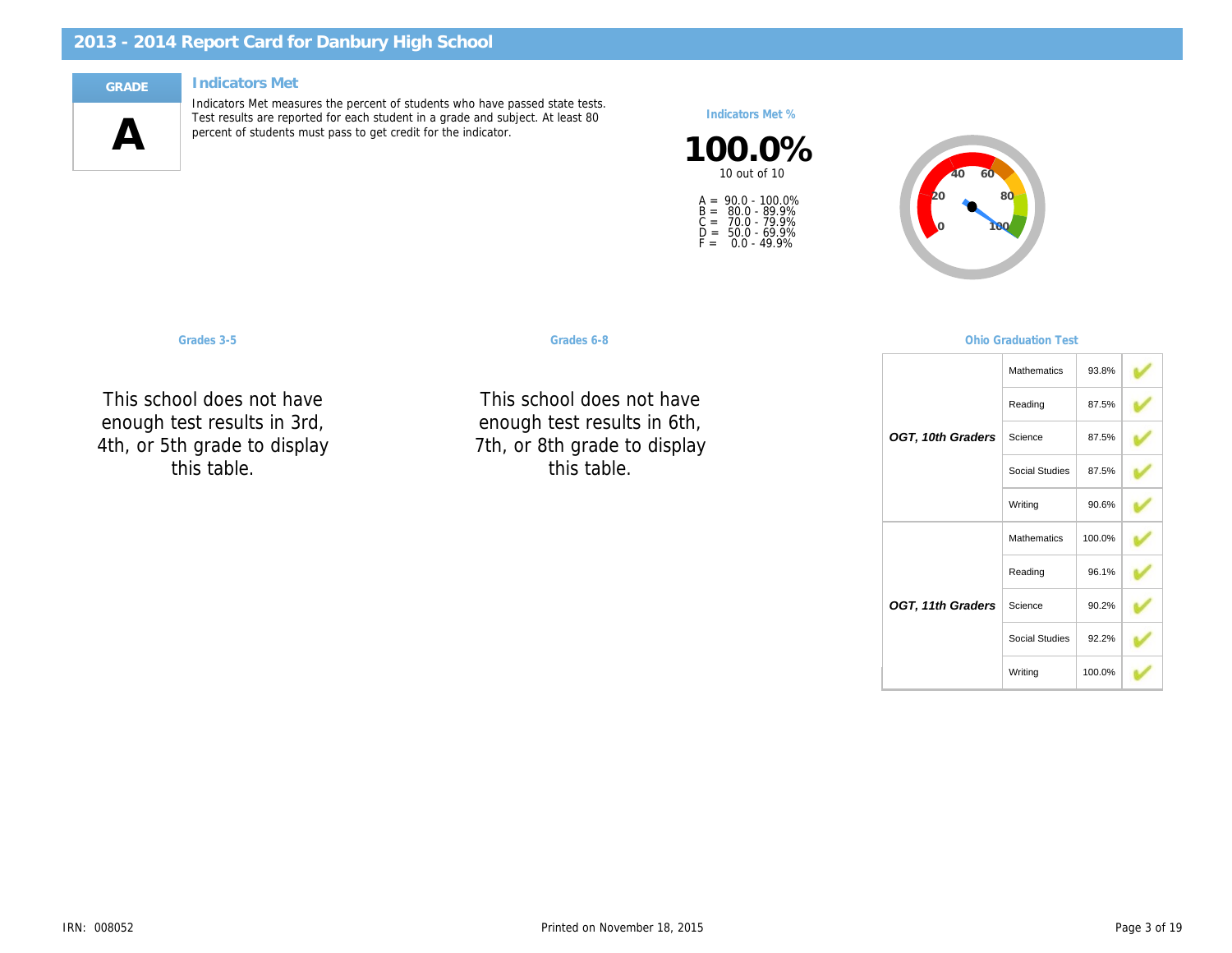| <b>Achievement Levels by Grade</b> | <b>Proficient Percent Trend I</b> |
|------------------------------------|-----------------------------------|
| 10th Grade OGT                     | 10th Grade OG                     |
|                                    |                                   |
|                                    |                                   |
|                                    |                                   |
|                                    |                                   |
|                                    |                                   |
|                                    |                                   |
|                                    |                                   |
| 11th Grade Cumulative OGT          | 11th Grade Cumulativ              |
|                                    |                                   |
|                                    |                                   |
|                                    |                                   |
|                                    |                                   |
|                                    |                                   |
|                                    |                                   |
|                                    |                                   |
|                                    |                                   |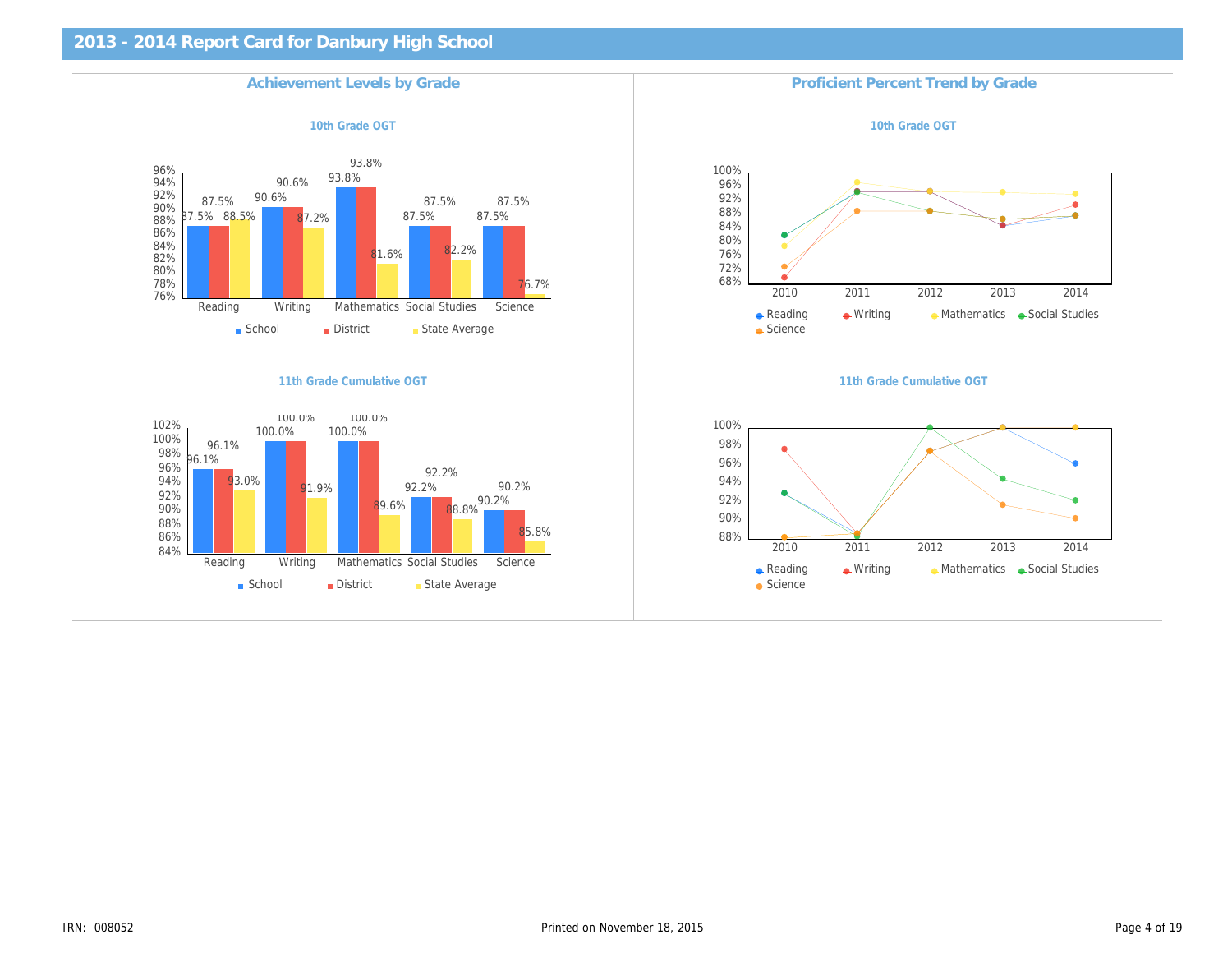### Gifted Students

The Gifted Students data and Indicator highlight the opportunities for and performance of gifted students. The dashboard answers several questions: How many students are identified as gifted and in what categories? How many of those students are receiving gifted services? How well are those gifted students performing? The Gifted Indicator measures whether opportunity and performance expectations are being met for gifted students.

| <b>INDICATOR</b> |  |
|------------------|--|
| Coming in        |  |

| <b>Gifted Summary</b> |
|-----------------------|
|-----------------------|

**Achievement** 

This chart illustrates the test achievement levels by s test's subject. For example, how well do students identified the state Reading tests?

Students Identified as **Gifted** 19.4% of enrollment

Students Receiving Gifted Services 19.4% of enrollment

Value-Added

Value-Added measures the progress for all students identified as gifted in reading, math, and/or superior cognitive ability.

GRADE

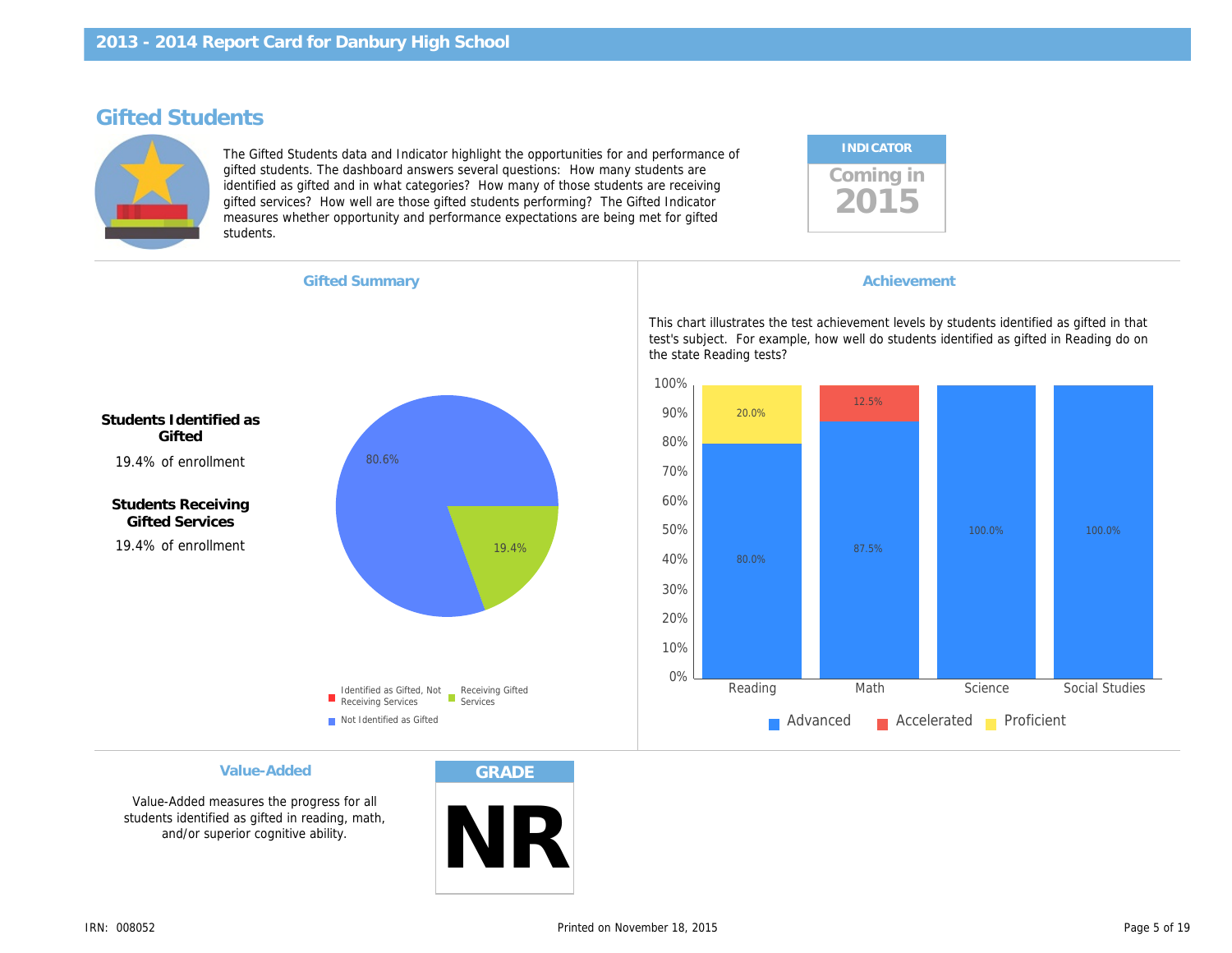### Enrollment by Gifted Category

These charts show the percentage of enrolled students that are identified as gifted and that are receiving gifted services.

| <b>All Grades</b>                                                                     | Grades K-3                                            |
|---------------------------------------------------------------------------------------|-------------------------------------------------------|
|                                                                                       |                                                       |
|                                                                                       | This chart cannot be displa<br>were not enough studer |
|                                                                                       |                                                       |
|                                                                                       |                                                       |
|                                                                                       |                                                       |
|                                                                                       |                                                       |
| Grades 4-8                                                                            | Grades 9-12                                           |
| This chart cannot be displayed because there<br>were not enough students to evaluate. |                                                       |
|                                                                                       |                                                       |
|                                                                                       |                                                       |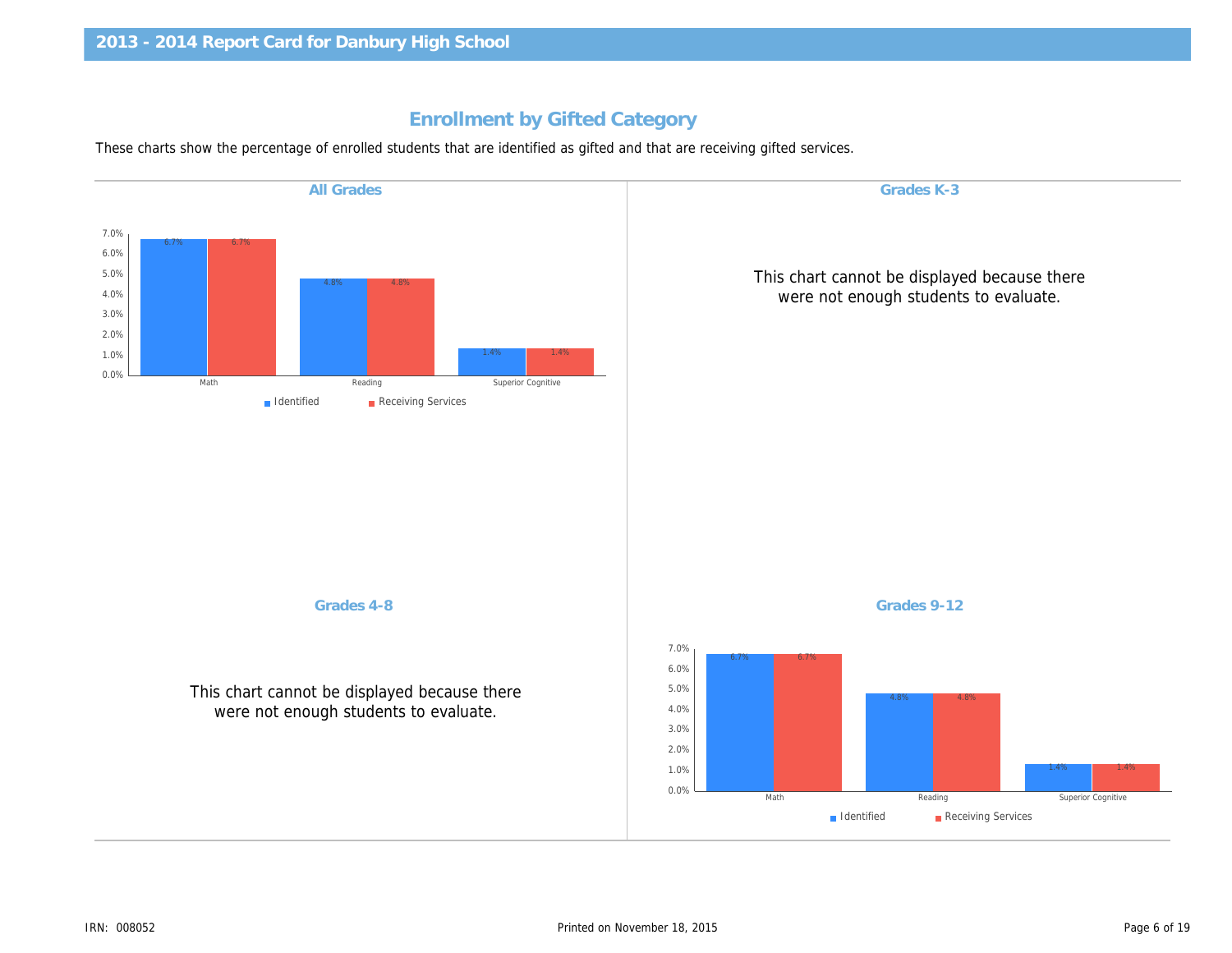### Identified and Receiving Services

These charts show, of the students identified as gifted, the percentage of students receiving gifted services.

| <b>All Grades</b>                                                                        | Grades K-3                                            |
|------------------------------------------------------------------------------------------|-------------------------------------------------------|
|                                                                                          | This chart cannot be displa<br>were not enough studer |
|                                                                                          |                                                       |
|                                                                                          |                                                       |
|                                                                                          |                                                       |
| Grades 4-8                                                                               | Grades 9-12                                           |
| This chart cannot be displayed because<br>there were not enough students to<br>evaluate. |                                                       |
|                                                                                          |                                                       |
|                                                                                          |                                                       |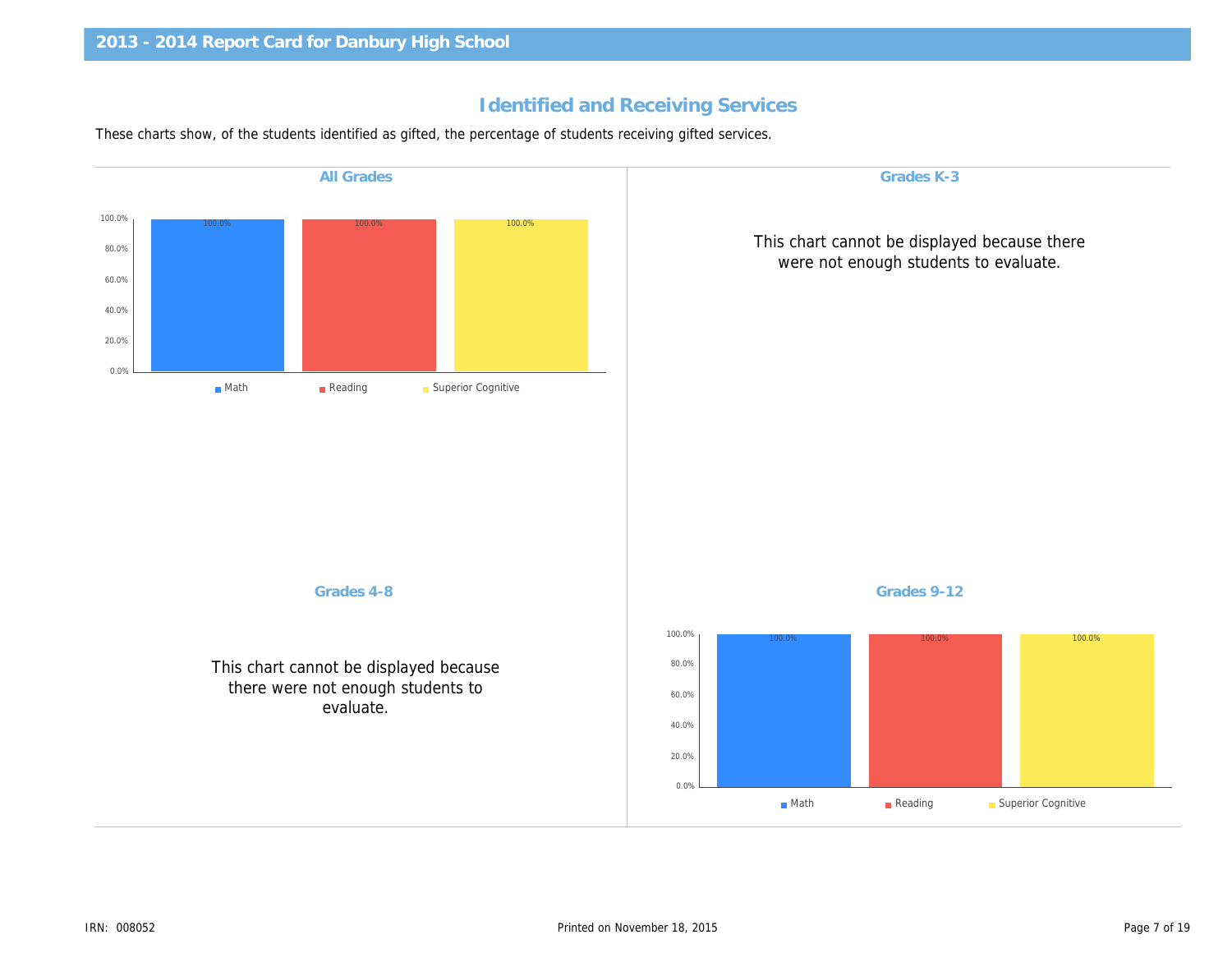### Progress

This is your school's average progress for its students in math and reading, grades 4-8. It looks at how much each student learns in a year. It answers the question – Did the students get a year's worth of growth? Did they get more? Did they get less?





math, and/or superior cognitive ability.

This measures the progress for all students in math and reading, grades 4-8.

This measures the progress for students identified as gifted in reading,



GRADE Students in the Lowest 20% in Achievement This measures the progress for students identified as the lowest 20% statewide in reading and math achievement.



NR

GRADE Students with Disabilities

This measures the progress for students with disabilities.

# **Coming** in 2015 GRADE High School

A High School measure of progress will be reported in the 2014-15 school year.

Progress Details

# Value Added data is available for this sch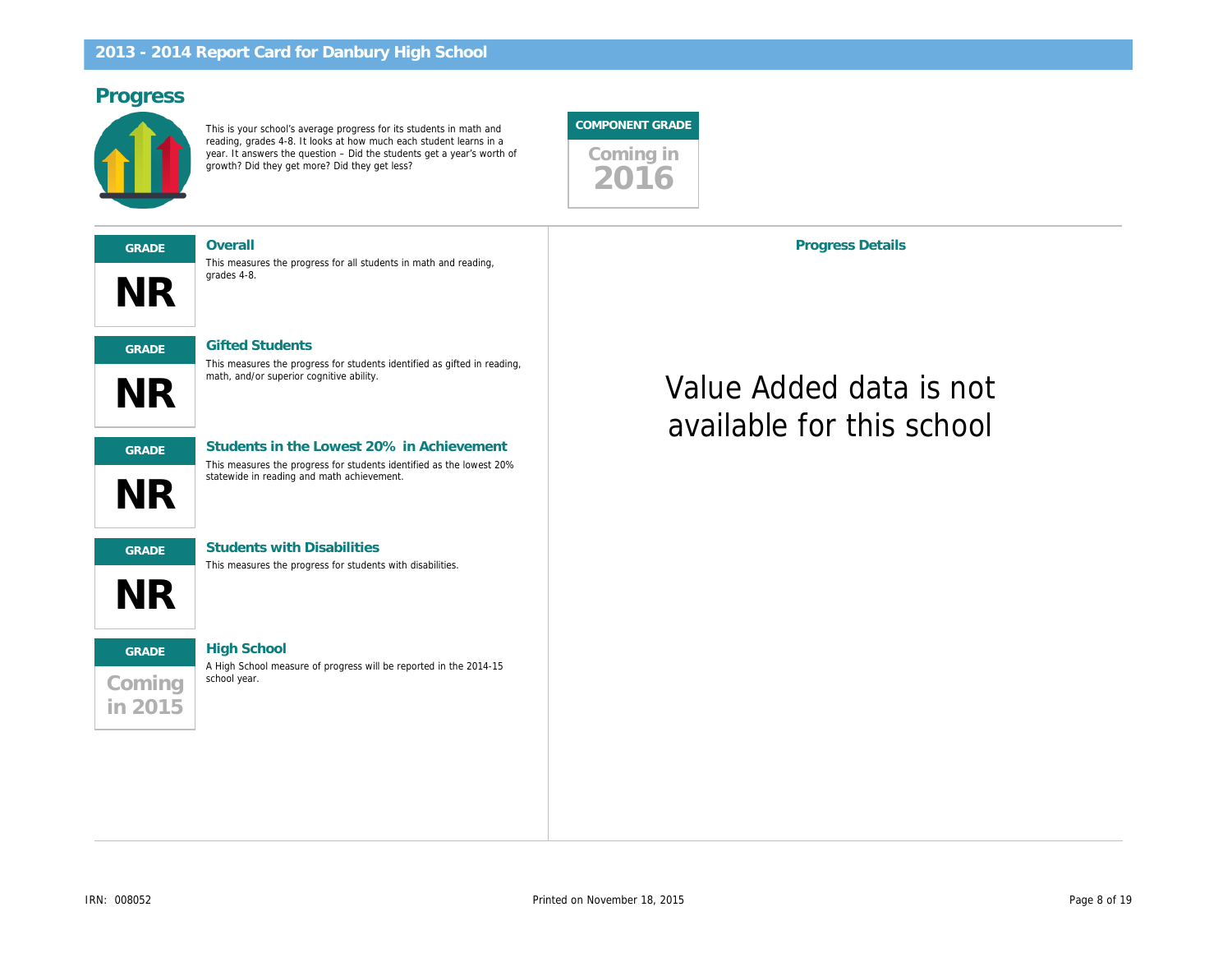### Gap Closing

This grade shows how well all students are doing in your district in reading, math, and graduation. It answers the question – Is every student succeeding, regardless of income, race, ethnicity, or disability? Coming in

### COMPONENT GRADE



 $\blacktriangle$ 

#### GRADE Annual Measurable Objectives

Annual Measurable Objectives (AMOs) compare the performance of student groups to a state goal which is displayed as the red line in the following charts. T that goal in reading, math and graduation – and emphasize any achievement gaps that exist between groups. The ultimate goal is for all groups to achieve at

Reading **Math** Graduation Reading Math Graduation Math

AMO Points



 $F = 0.0 - 59.9\%$ 

The red line on each graph identifies the Annual Measurable Objective. The 2014 AMO for Reading is 84.9%, for Math is 80.5%,<br>.Subgroups with fewer than 30 students are not rated and do not appear on the graphs.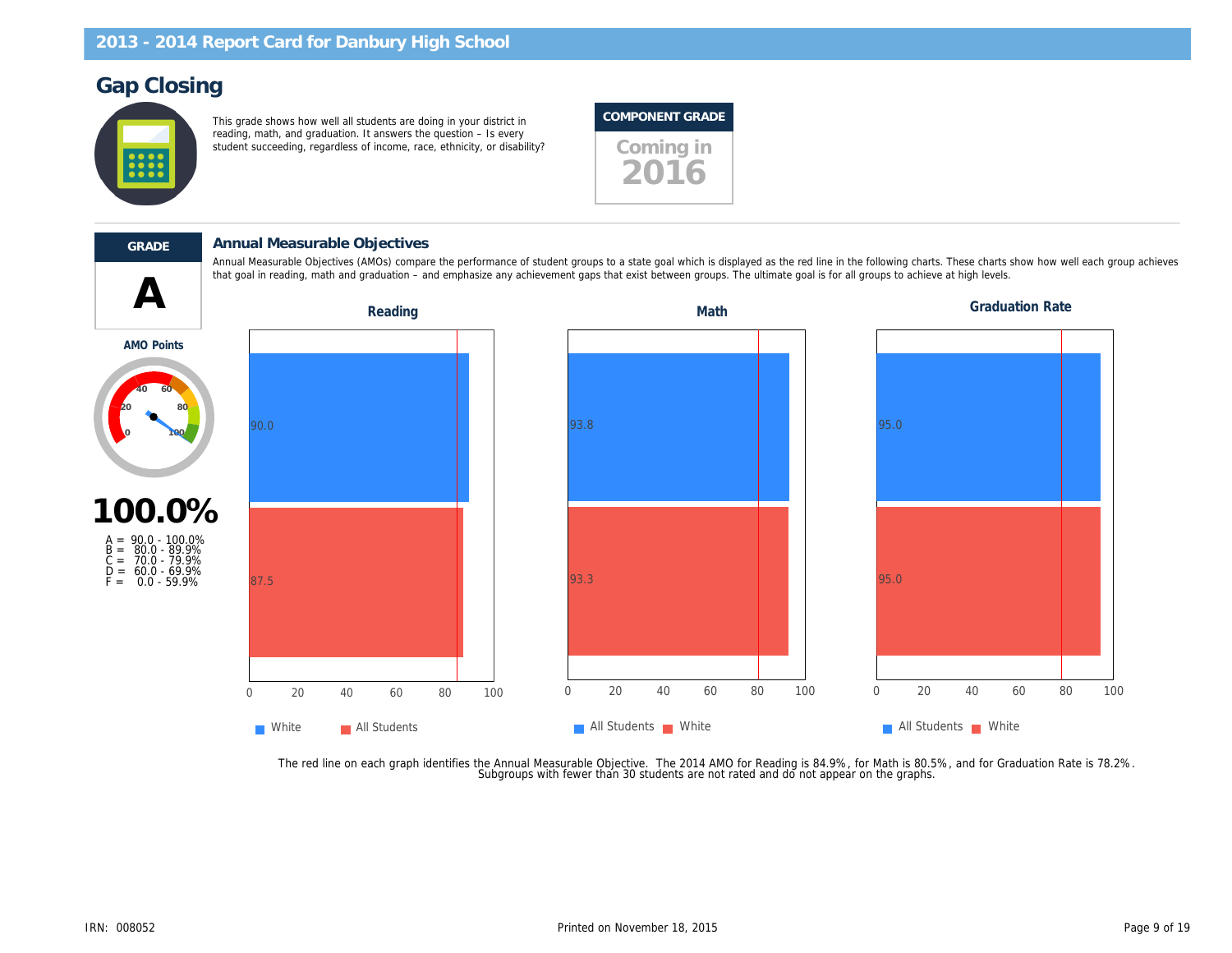### Graduation Rate

This grade represents the percentage of students whom entered the 9th grade and graduated 4 and 5 years later.



#### 4-Year Graduation Rate

The 4-year graduation rate applies to the Class of 2013 who graduated within four years, i.e. students who entered the 9th grade in 2010 and graduated by 2013.



#### 5-Year Graduation Rate

The 5-year graduation rate applies to the Class of 2012 who graduated within five years, i.e. students who entered the 9th grade in 2009 and graduated by 2013.



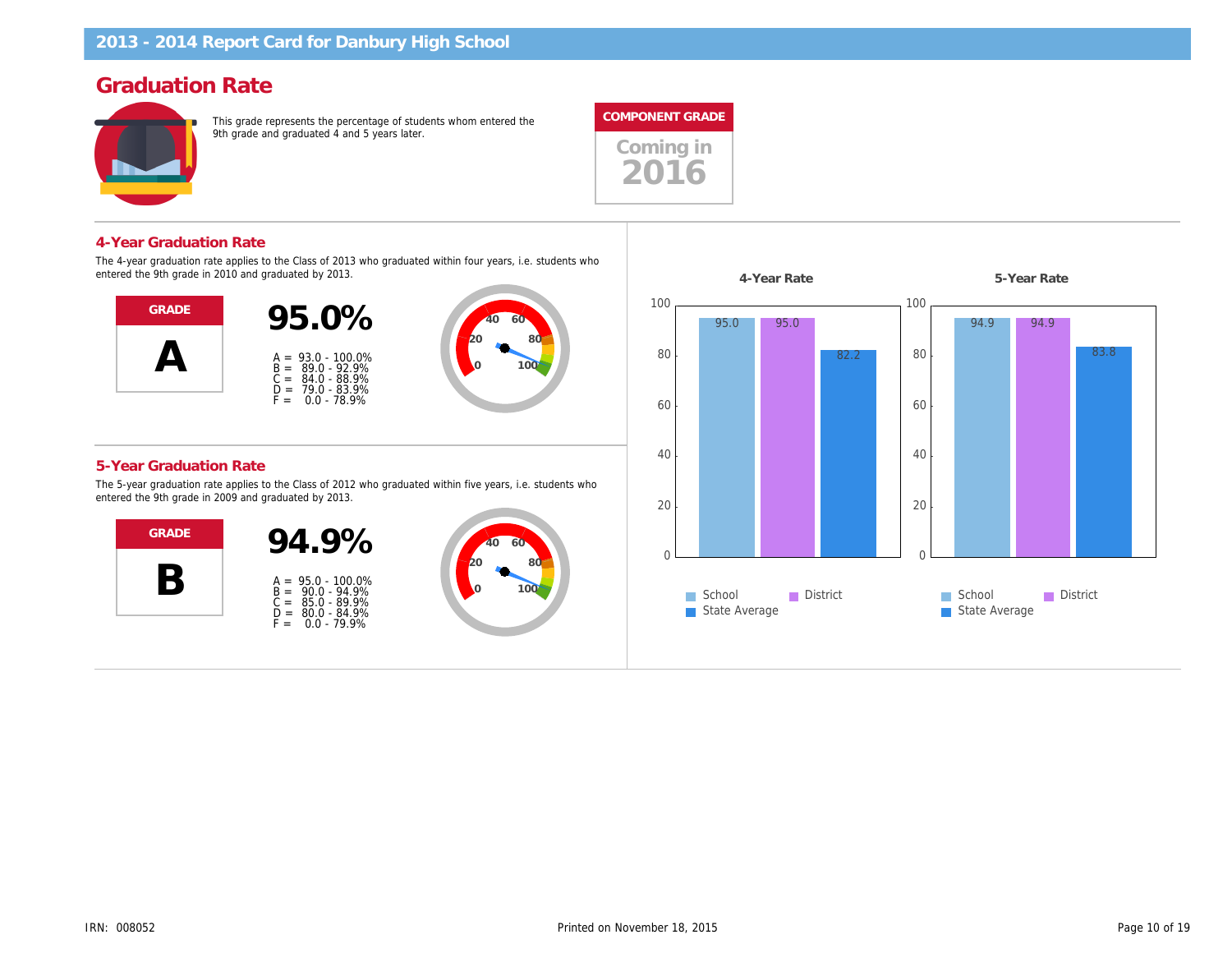Graduation Rate Trend

Note: The 5-year graduation rate does not appear in the final year of this graph because the necessary data is not yet available to calculate the 5-year rate for that school year.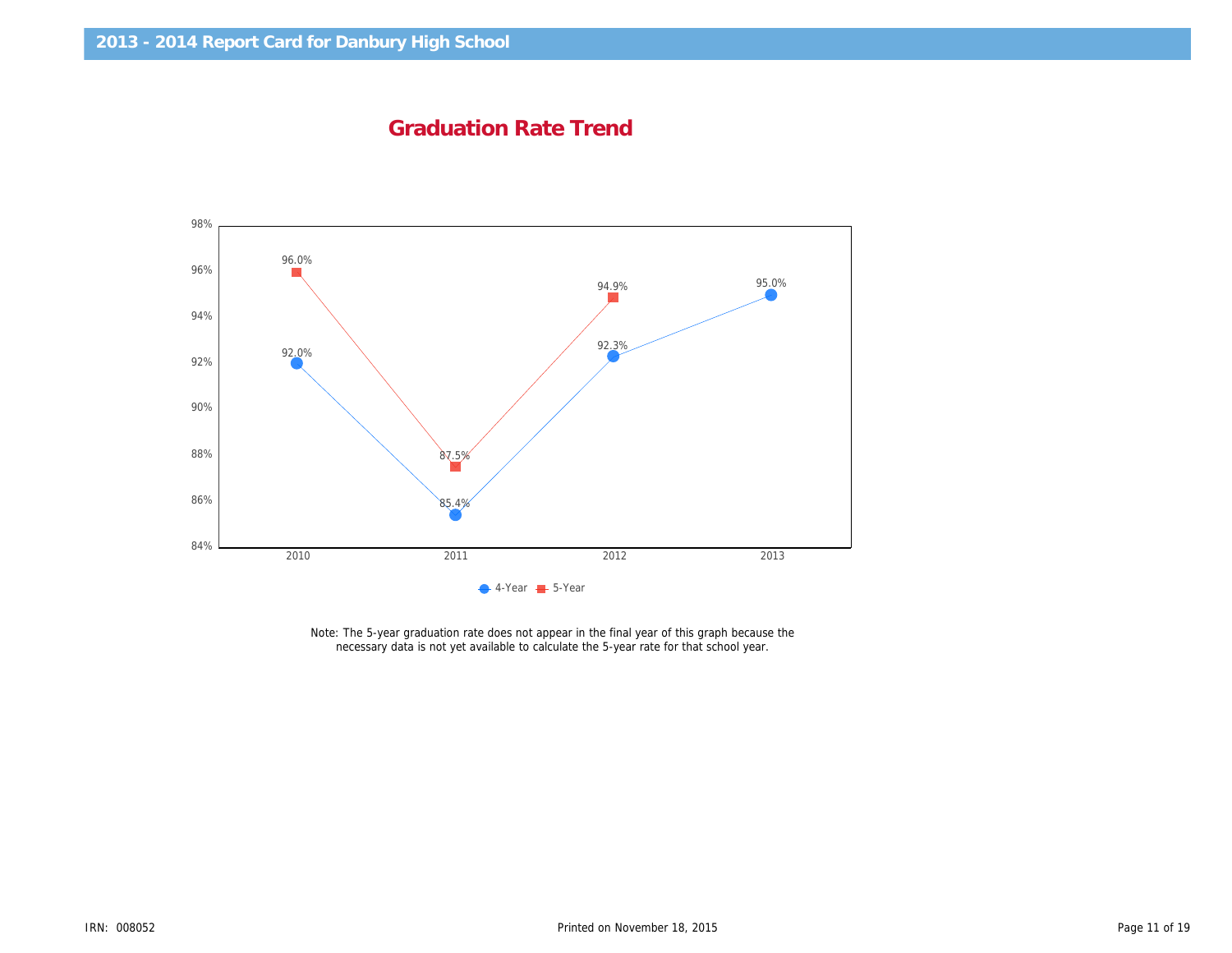# K-3 Literacy

This grade answers the question - Are more students learning to read in kindergarten through third grade?



|                                                                                                                                    | In Your School                                                                                            |                                                                                                           |        |    | <b>Details of Measure</b>                        |
|------------------------------------------------------------------------------------------------------------------------------------|-----------------------------------------------------------------------------------------------------------|-----------------------------------------------------------------------------------------------------------|--------|----|--------------------------------------------------|
| <b>NR</b><br>K-3 Literacy<br>Improvement<br>This data is not displayed<br>because there are not<br>enough students to<br>evaluate. |                                                                                                           | Not On-Track at<br>Point A                                                                                |        |    | Improving to<br>at Poi                           |
|                                                                                                                                    |                                                                                                           | Kindergarten Reading<br>Diagnostic, School<br>Year 2012 - 2013                                            | < 10   | to | 1st Grade Rea<br>Diagnostic, So<br>Year 2013 - 2 |
|                                                                                                                                    | K-3 Literacy was not calculated for this<br>school because there were not enough<br>students to evaluate. | 1st Grade Reading<br>Diagnostic, School<br>Year 2012 - 2013                                               | < 10   | to | 2nd Grade Rea<br>Diagnostic, So<br>Year 2013 - 2 |
|                                                                                                                                    |                                                                                                           | 2nd Grade Reading<br>Diagnostic, School<br>Year 2012 - 2013                                               | < 10   | to | 3rd Grade Rea<br>Diagnostic, So<br>Year 2013 - 2 |
|                                                                                                                                    |                                                                                                           | 3rd Grade Reading<br>Diagnostic, School<br>Year 2013 - 2014                                               | < 10   | to | 3rd Grade Rea<br>OAA, School<br>$2013 - 201$     |
|                                                                                                                                    |                                                                                                           | Deduction for 3rd graders who did not pass OAA and we<br>not on a Reading Improvement and Monitoring Plan |        |    |                                                  |
|                                                                                                                                    |                                                                                                           | Totals                                                                                                    | $<$ 10 |    |                                                  |
|                                                                                                                                    |                                                                                                           |                                                                                                           |        |    |                                                  |
|                                                                                                                                    |                                                                                                           |                                                                                                           |        |    |                                                  |
|                                                                                                                                    |                                                                                                           |                                                                                                           |        |    |                                                  |
|                                                                                                                                    |                                                                                                           |                                                                                                           |        |    |                                                  |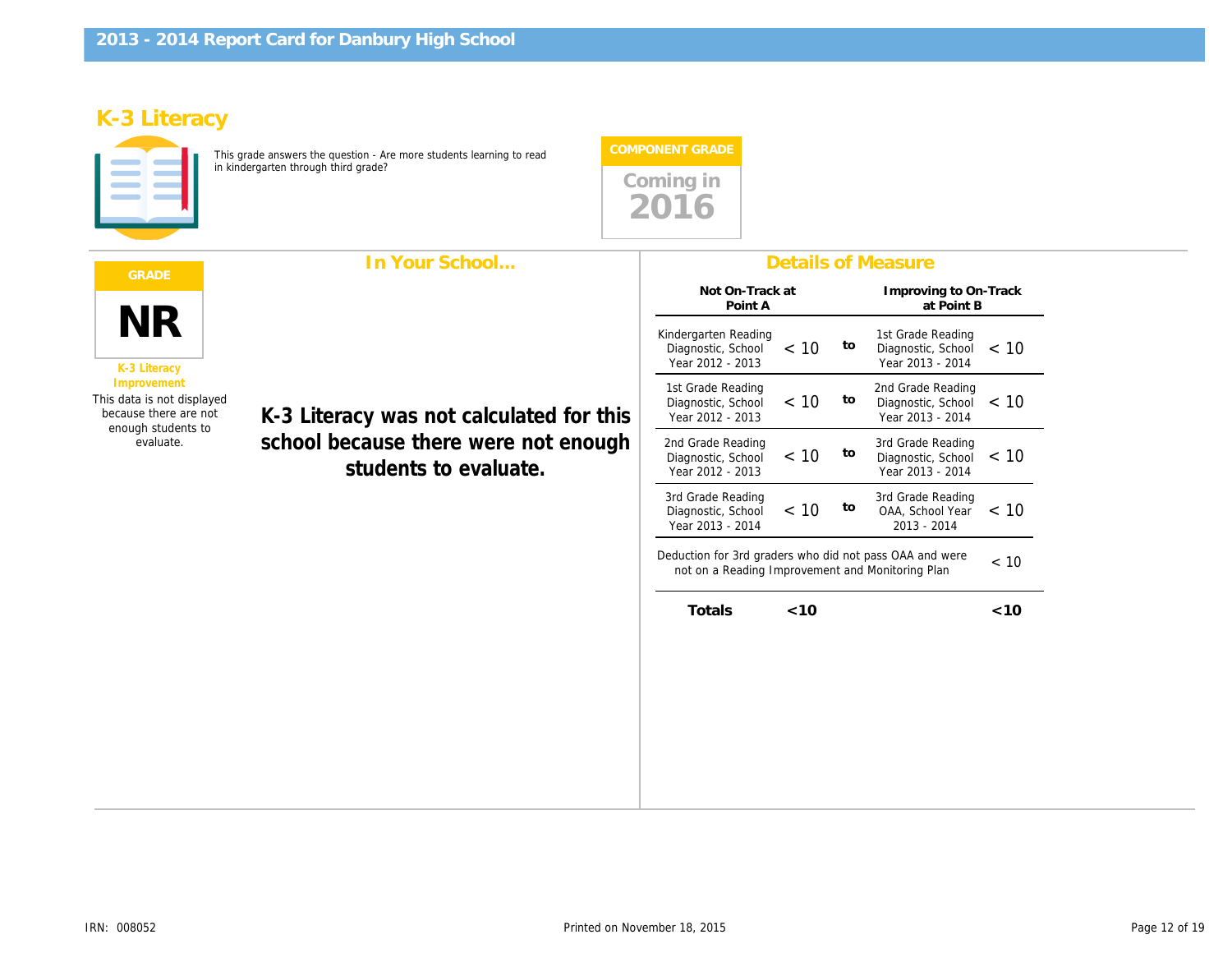| Percentage On-Track in Reading Diagnostic<br>K-3 Literacy was not calculated for this school because<br>there were not enough students to evaluate. | <b>Third Grade Reading Gr</b><br>Ohio's Third Grade Reading Guarantee ensure<br>reading before moving on to fourth grade. Scho<br>struggling readers in early grades. If a child ap<br>the school will immediately start a Reading Imp<br>program ensures that every struggling reader of<br>learn and achieve.<br>Students have multiple opportunities to meet p<br>meeting a minimum promotion score on the thi<br>the fall and spring. Students have an additional<br>assessment in the summer, as well as a distric<br>The Parent Roadmap is available to help parer<br>Reading Guarantee applies to your child.<br>How many third graders met the Third Grade |
|-----------------------------------------------------------------------------------------------------------------------------------------------------|--------------------------------------------------------------------------------------------------------------------------------------------------------------------------------------------------------------------------------------------------------------------------------------------------------------------------------------------------------------------------------------------------------------------------------------------------------------------------------------------------------------------------------------------------------------------------------------------------------------------------------------------------------------------|
|                                                                                                                                                     |                                                                                                                                                                                                                                                                                                                                                                                                                                                                                                                                                                                                                                                                    |
|                                                                                                                                                     | Guarantee requirements for promotion to 4th                                                                                                                                                                                                                                                                                                                                                                                                                                                                                                                                                                                                                        |
|                                                                                                                                                     | How many third graders scored proficient on<br>Reading test?                                                                                                                                                                                                                                                                                                                                                                                                                                                                                                                                                                                                       |
|                                                                                                                                                     |                                                                                                                                                                                                                                                                                                                                                                                                                                                                                                                                                                                                                                                                    |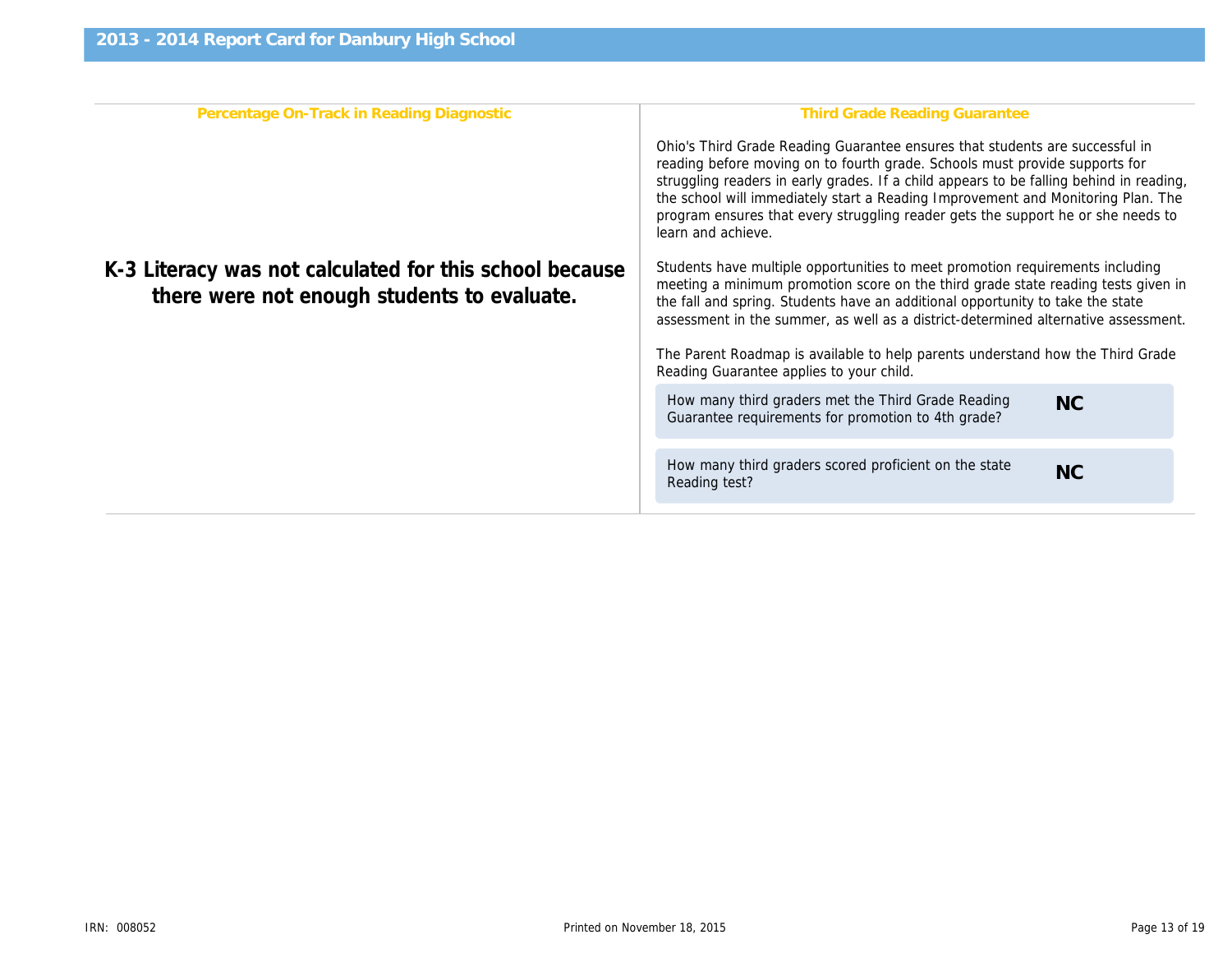### Prepared for Success

This grade answers the question – Are students who graduate from your school ready for college or a career? There are many ways to your school ready for college or a career  $\epsilon$  i nere are many ways to show that graduates are prepared.



| Districts and schools have long-term impacts on stu<br>Success component provides information on how sc<br>pathways of college and career success. It also prov<br>do once they leave high school. What happens be<br>indicator of how well schools are pr<br>The University System of Ohio provides district report<br>high school graduates attending in-state, pub<br>Additional data on outcomes after high school are<br>college graduation, demographics of college enrollee | How Prepared was Your 2013 Graduating Class?          | Outcomes after High School Gr |
|------------------------------------------------------------------------------------------------------------------------------------------------------------------------------------------------------------------------------------------------------------------------------------------------------------------------------------------------------------------------------------------------------------------------------------------------------------------------------------|-------------------------------------------------------|-------------------------------|
|                                                                                                                                                                                                                                                                                                                                                                                                                                                                                    | <b>ACT: Participation</b>                             |                               |
|                                                                                                                                                                                                                                                                                                                                                                                                                                                                                    | <b>ACT: Remediation</b><br>Free<br>SAT: Participation |                               |
|                                                                                                                                                                                                                                                                                                                                                                                                                                                                                    | <b>SAT: Remediation</b><br>Free                       |                               |
|                                                                                                                                                                                                                                                                                                                                                                                                                                                                                    | Honors Diploma<br>Industry-Recognized<br>Credential   |                               |
|                                                                                                                                                                                                                                                                                                                                                                                                                                                                                    | Advanced Placement:<br>Participation                  |                               |
|                                                                                                                                                                                                                                                                                                                                                                                                                                                                                    | AP: Exam Score of 3<br>or Better                      |                               |
|                                                                                                                                                                                                                                                                                                                                                                                                                                                                                    | <b>Dual Enrollment</b><br>Credit                      |                               |
|                                                                                                                                                                                                                                                                                                                                                                                                                                                                                    | International<br>Baccalaureate                        |                               |
|                                                                                                                                                                                                                                                                                                                                                                                                                                                                                    | IB: Exam Score of 4<br>or Better                      |                               |

Note: These data represent students in the 4-year graduation rate, i.e. students who entered 9th grade in 2010.

Data used in generating the ACT and SAT Remediation Free, AP Exam, IB Exam, and Dual Enrollment Credit measures for the 2013 graduating class were not re by districts. To confirm the information on this page and get a complete picture of the work your district is doing to prepare students for college and career succes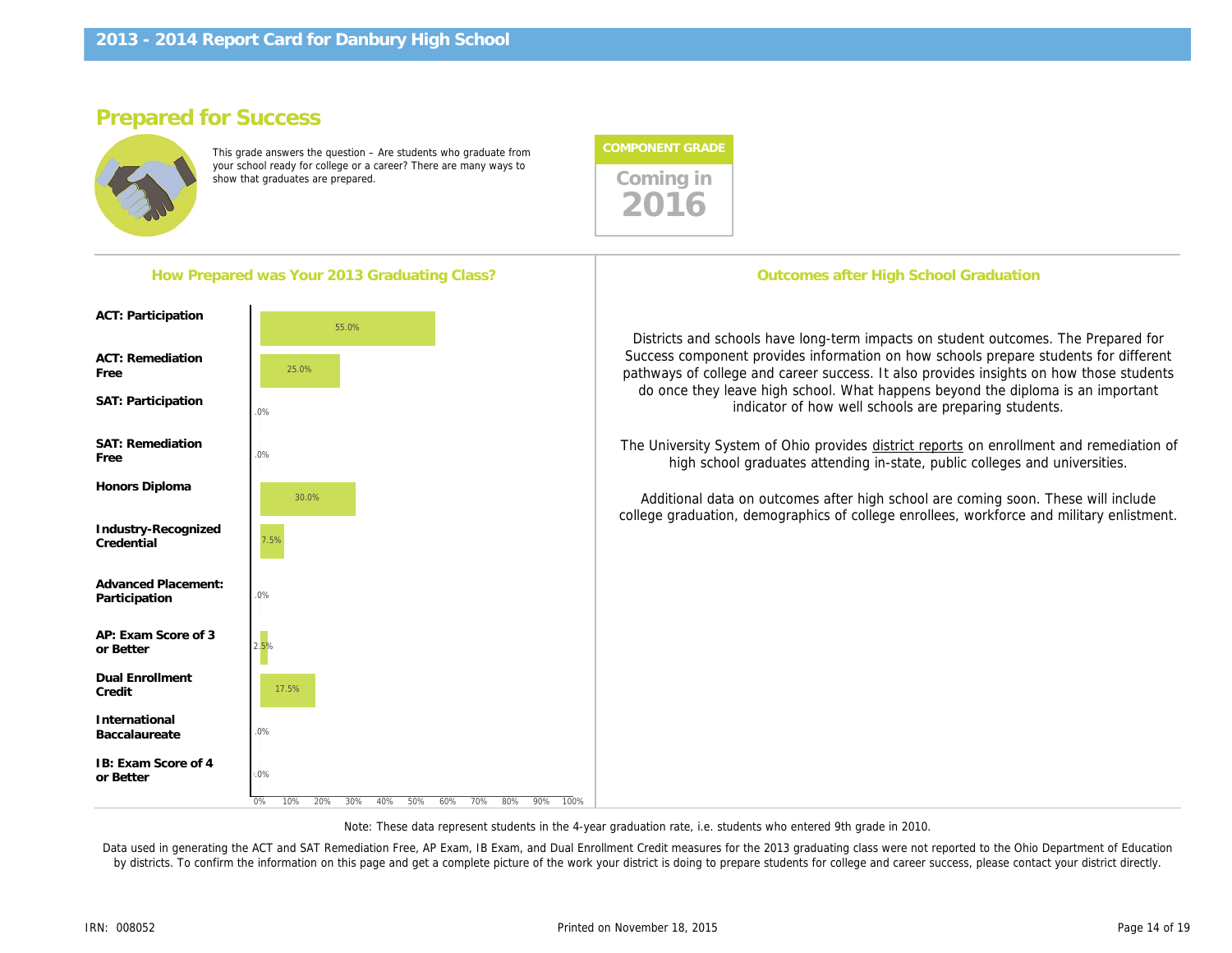Principal: Address: Michael E. Cole 9451 E Harbor Rd Lakeside Marblehead OH 43440-1310 Phone: (419) 798-4037

Directory information current as of the 2013-2014 Report Card publication date.

#### Your School's Students

## Average Daily Enrollment:  $14$

#### Numb **Limited B** Profici Stude Exclude Account Calcula

#### Enrollment by Subgroup

| 47                         |                                    | Enrollment # | Enrollment % |
|----------------------------|------------------------------------|--------------|--------------|
|                            | Am. Indian / Alaskan Native        | <b>NC</b>    |              |
|                            | Asian or Pacific Islander          | <b>NC</b>    |              |
| ber of                     | Black, Non-Hispanic                | <b>NC</b>    |              |
| English<br>ciency<br>dents | Hispanic                           | <b>NC</b>    |              |
|                            | Multiracial                        | <b>NC</b>    |              |
| ed from                    | White, Non-Hispanic                | 138          | 93.7%        |
| <b>ntability</b>           | <b>Students with Disabilities</b>  | 18           | 12.1%        |
| ations:                    | <b>Economically Disadvantaged</b>  | 43           | 29.1%        |
|                            | <b>Limited English Proficiency</b> | <b>NC</b>    |              |
| --                         | Migrant                            | <b>NC</b>    |              |
|                            |                                    |              |              |

NC = Not Calculated because there are fewer than 10 in the group

State and federal law require an annual assessment of Limited English Proficient (LEP) students to measure their English language proficiency. The Ohio Test of English Language Acquisition (OTELA) is the assessment used in Ohio to gauge LEP students' growth in learning English. For information about your district's OTELA results, see the Department of Education's web site at http://education.ohio.gov.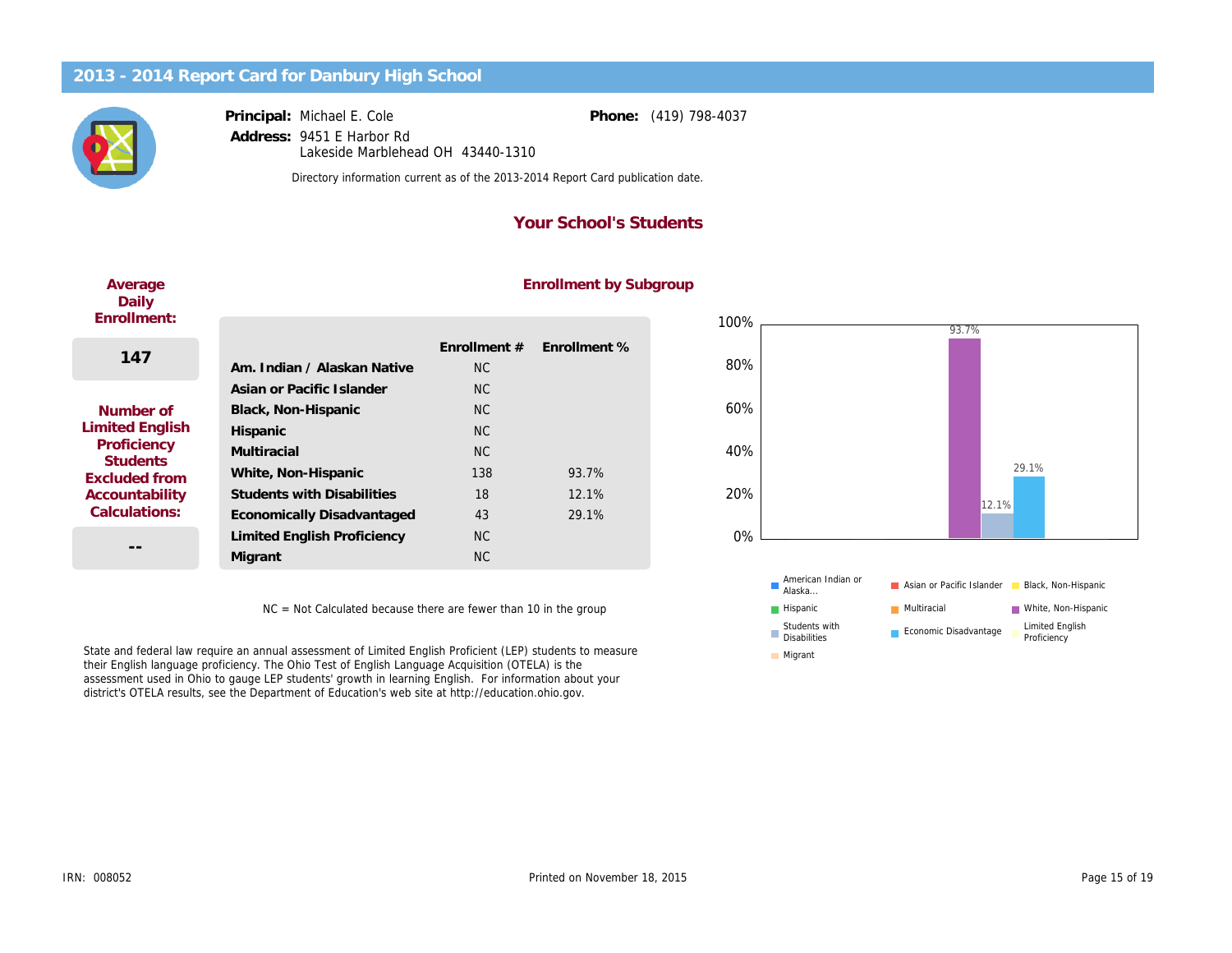#### Attendance Rate

|             | <b>All Students</b>                | 94.8%     |
|-------------|------------------------------------|-----------|
|             | Am. Indian / Alaskan Native        | <b>NC</b> |
| Chronic     | Asian or Pacific Islander          | <b>NC</b> |
| Absenteeism | Black, Non-Hispanic                | <b>NC</b> |
| Rate:       | Hispanic                           | <b>NC</b> |
|             | <b>Multiracial</b>                 | <b>NC</b> |
| 12.7%       | White, Non-Hispanic                | 94.7%     |
|             | <b>Students with Disabilities</b>  | 95.1%     |
|             | Economic Disadvantage              | 93.2%     |
|             | <b>Limited English Proficiency</b> | NC.       |
|             | Migrant                            | <b>NC</b> |
|             | Male                               | 95.0%     |
|             | Female                             | 94.6%     |

NC = Not Calculated because there are fewer than 10 in the group

Attendance Rate is not shown if

ļ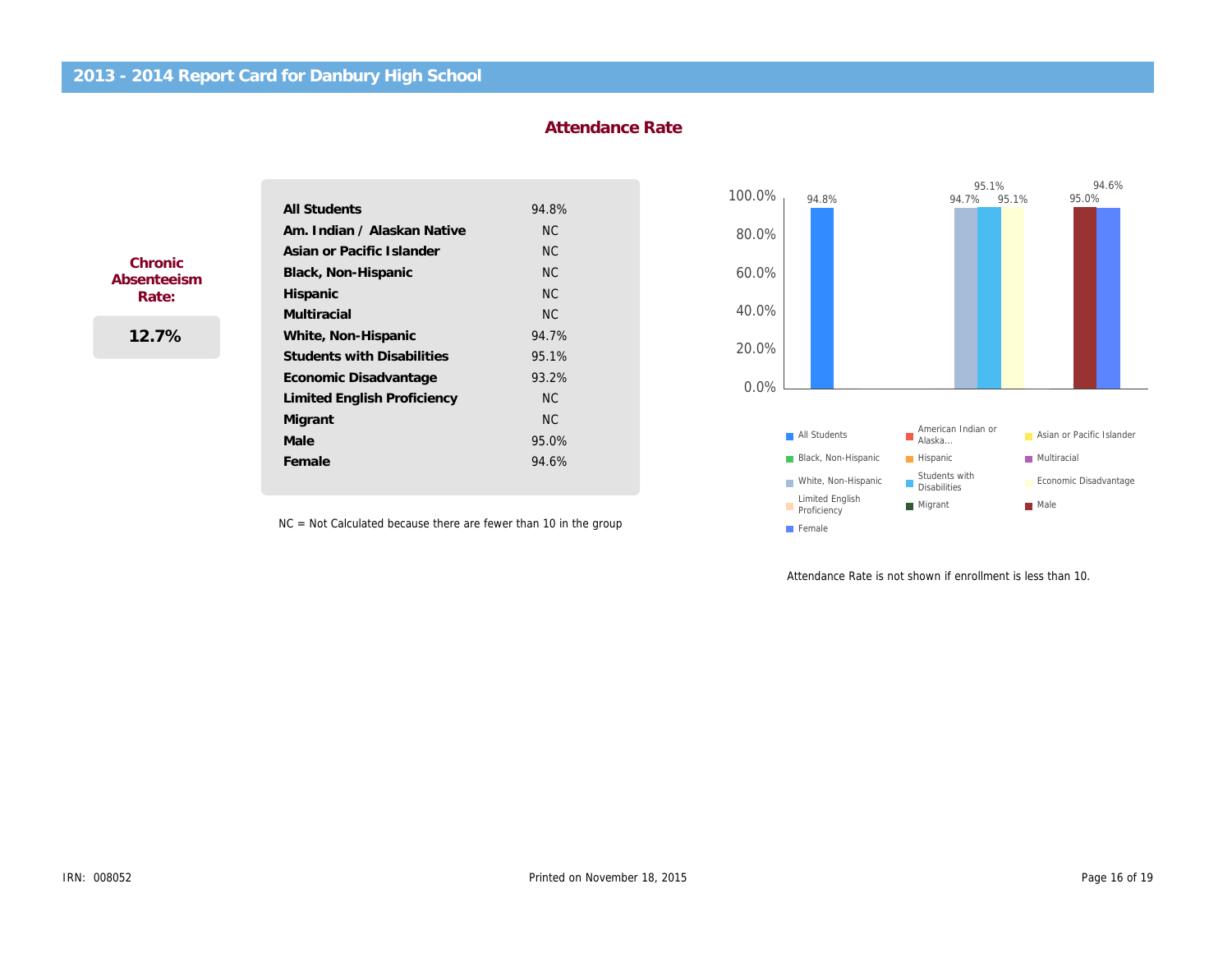#### Mobility Rates by Subgroup

|                                   | Student Mobility % |
|-----------------------------------|--------------------|
| All Students                      | $0.0\%$            |
| Am. Indian / Alaskan Native       | NC.                |
| Asian or Pacific Islander         | NC.                |
| Black, Non-Hispanic               | NC.                |
| Hispanic                          | NC.                |
| Multiracial                       | NC.                |
| White, Non-Hispanic               | $0.0\%$            |
| <b>Students with Disabilities</b> | $0.0\%$            |
| Economically Disadvantaged        | $0.0\%$            |
| Limited English Proficiency       | NC.                |
| Migrant                           | NC.                |
|                                   |                    |

NC = Not Calculated because there are fewer than 10 in the group

A mobility rate chart ca displayed for this school either there are not en students to evaluate i subgroup or all calculate are 0.0%.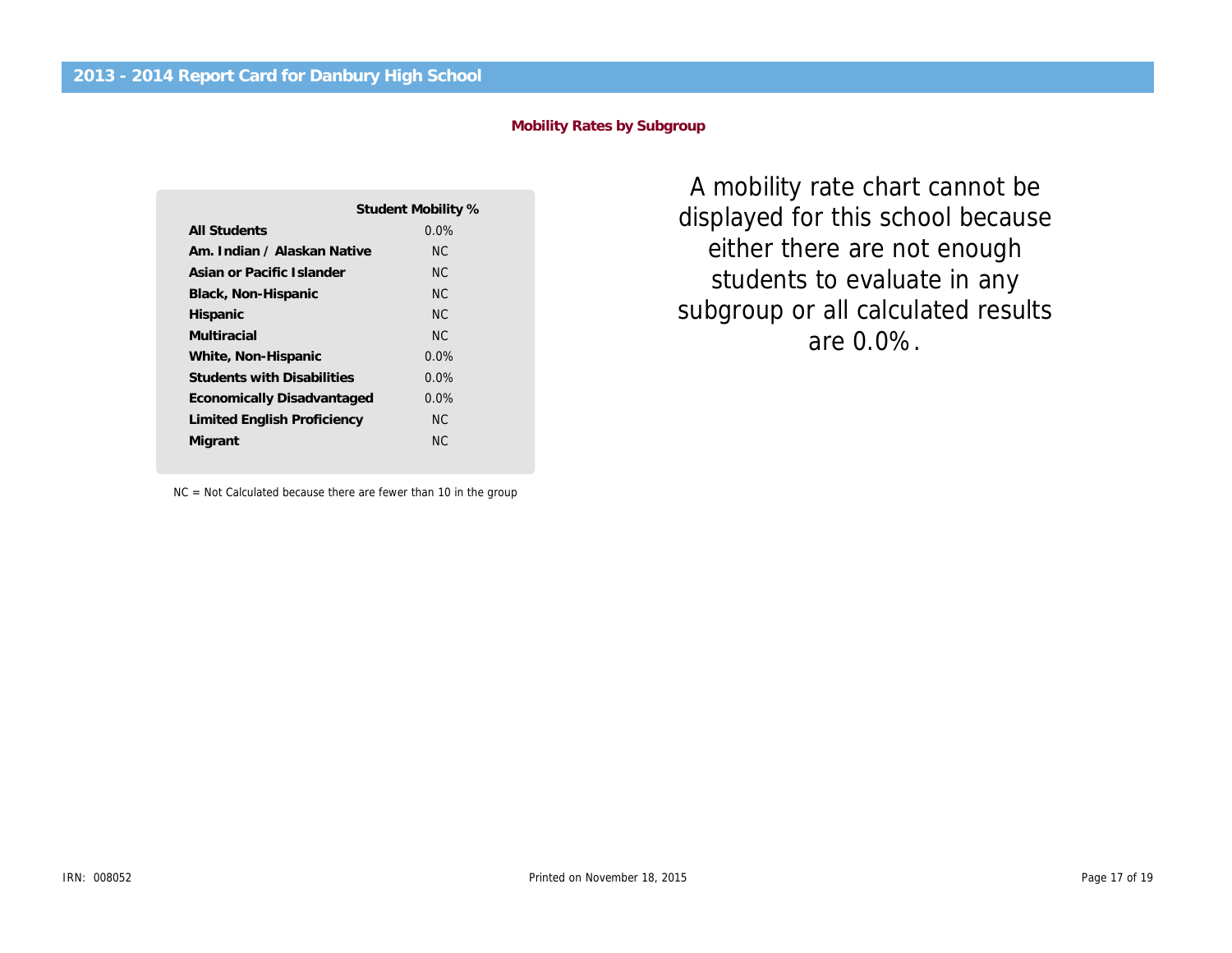#### Your School's Teachers

### Number of Teachers by Pr

| Your School's Poverty Status: Low                                                                                                                                         | Your School | <b>Your District</b> | <b>General Education</b>         |
|---------------------------------------------------------------------------------------------------------------------------------------------------------------------------|-------------|----------------------|----------------------------------|
|                                                                                                                                                                           |             |                      | Gifted and Talented              |
| Percentage of teachers with at least a Bachelor's Degree                                                                                                                  | 100.0       | 100.0                | <b>Career-Technical Programs</b> |
| Percentage of teachers with at least a Master's Degree                                                                                                                    | 75.0        | 72.0                 | Art Education K-8                |
| Percentage of core academic subject and elementary                                                                                                                        | 0           | 0                    | Music Education K-8              |
| classes not taught by Highly Qualified Teachers                                                                                                                           |             |                      | Physical Education K-8           |
| Percentage of core academic subject and elementary                                                                                                                        | 100         | 100                  | <b>ELL Instructional Program</b> |
| classes taught by properly certified teachers                                                                                                                             |             |                      | <b>Special Education</b>         |
| Percentage of core academic subject elementary and<br>secondary classes taught by teachers with temporary,<br>conditional or long-term substitute certification/licensure | 0           | 0                    |                                  |
| Lead or Senior Teachers:                                                                                                                                                  | 0.0         | 0.0                  |                                  |

A district's high-poverty schools are those ranked in the top quartile based on the percentage of economically disadvantaged students. Low-poverty schools are those ranked in the bottom quartile bas<br>on the percentage of ec

NC = Not Calculated because there are fewer than 10 in the group

#### Wellness and Physical Education

The extent to which students are successful in meeting the benchmarks contained in Ohio's physical education standards

Moderate Success

#### Fine Arts Courses Offered

Art History Drawing and Painting Instrumental Music Music Theory Other Visual Art Course Theatre Arts Visual Art (K-12) Vocal/Choral Music